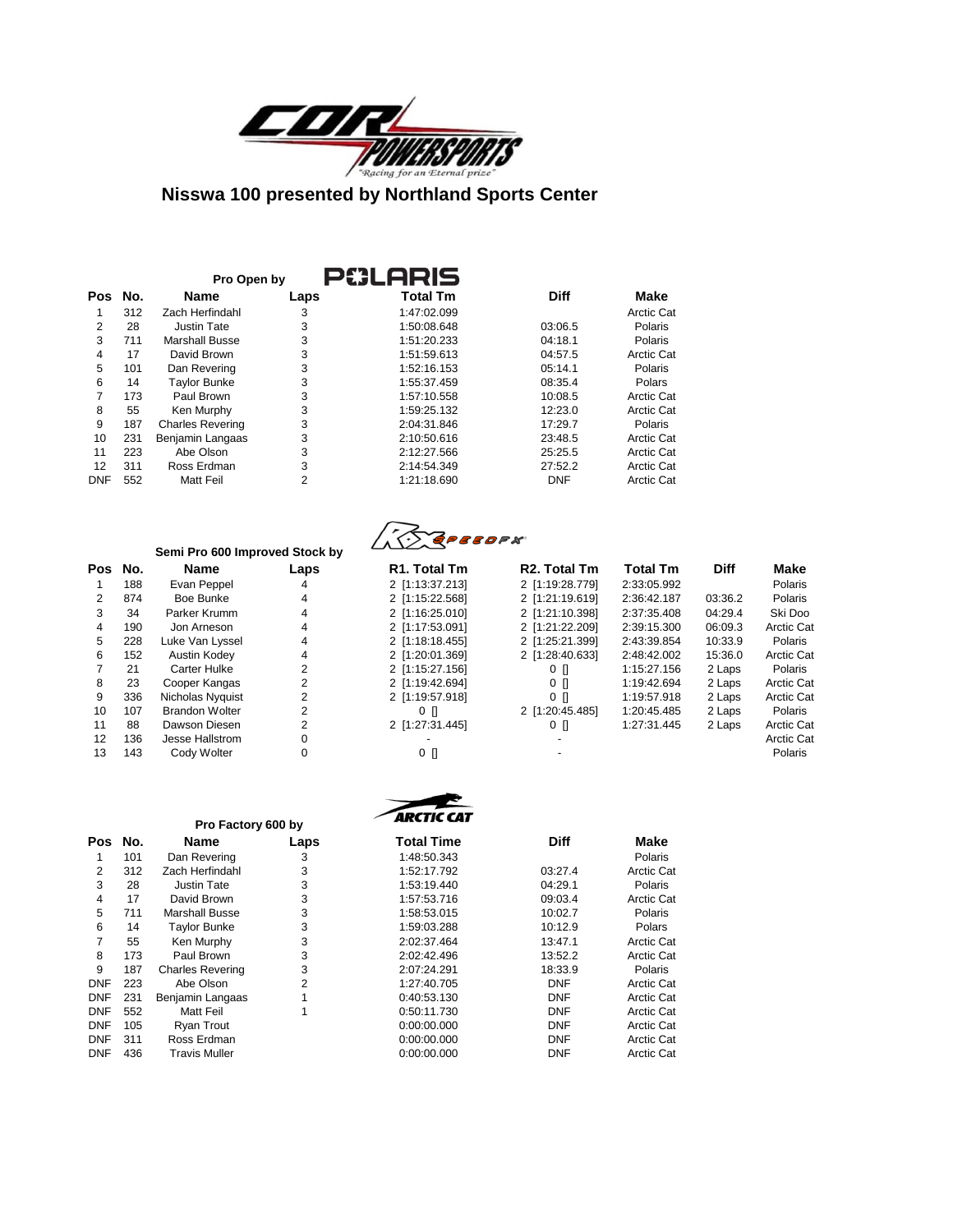|                |                | Semi Pro Factory 600 by               |                         | <b>NFXR</b>               |                           |                 |             |                          |
|----------------|----------------|---------------------------------------|-------------------------|---------------------------|---------------------------|-----------------|-------------|--------------------------|
| <b>Pos</b>     | No.            | Name                                  | Laps                    | R1. Total Tm              | R <sub>2</sub> . Total Tm | <b>Total Tm</b> | <b>Diff</b> | Make                     |
| 1              | 188            | Evan Peppel                           | 4                       | 2 [1:05:37.109]           | 2 [1:13:53.010]           | 2:19:30.119     |             | Polaris                  |
| 2              | 242            | Derick Krug                           | 4                       | 2 [1:06:23.940]           | 2 [1:14:10.663]           | 2:20:34.603     | 01:04.5     | Polaris                  |
| 3              | 136            | Jesse Hallstrom                       | 4                       | 2 [1:07:11.110]           | 2 [1:13:44.123]           | 2:20:55.233     | 01:25.1     | Arctic Cat               |
| 4              | 874            | <b>Boe Bunke</b>                      | 4                       | 2 [1:06:47.006]           | 2 [1:14:36.565]           | 2:21:23.571     | 01:53.5     | Polaris                  |
| 5              | 34             | Parker Krumm                          | 4                       | 2 [1:07:32.128]           | 2 [1:14:28.777]           | 2:22:00.905     | 02:30.8     | Ski Doo                  |
| 6              | 107            | <b>Brandon Wolter</b>                 | 4                       | 2 [1:07:20.667]           | 2 [1:15:50.985]           | 2:23:11.652     | 03:41.5     | Polaris                  |
| $\overline{7}$ | 21             | <b>Carter Hulke</b>                   | 4                       | 2 [1:08:58.476]           | 2 [1:15:03.750]           | 2:24:02.226     | 04:32.1     | Polaris                  |
| 8              | 336            | Nicholas Nyquist                      | 4                       | 2 [1:08:58.392]           | 2 [1:16:04.913]           | 2:25:03.305     | 05:33.2     | Arctic Cat               |
| 9              | 553            | Dalton Halvorson                      | 4                       | 2 [1:08:54.744]           | 2 [1:16:32.750]           | 2:25:27.494     | 05:57.4     | Polaris                  |
| 10             | 94             | Caleb Nymann                          | 4                       | 2 [1:08:40.144]           | 2 [1:18:01.461]           | 2:26:41.605     | 07:11.5     | Arctic Cat               |
| 11             | 198            | Nicholas Swenson                      | 4                       | 2 [1:18:06.521]           | 2 [1:16:17.786]           | 2:34:24.307     | 14:54.2     | Arctic Cat               |
| 12             | 88             | Dawson Diesen                         | 4                       | 2 [1:13:33.807]           | 2 [1:22:17.507]           | 2:35:51.314     | 16:21.2     | Arctic Cat               |
| 13             | 152            | Austin Kodey                          | 4                       | 2 [1:11:00.585]           | 2 [1:28:28.903]           | 2:39:29.488     | 19:59.4     | Arctic Cat               |
| 14             | 399            | <b>Scotty McColl</b>                  | 4                       | 2 [1:14:49.071]           | 2 [1:25:55.636]           | 2:40:44.707     | 21:14.6     | Arctic Cat               |
| 15             | 228            | Luke Van Lyssel                       | 2                       | 2 [1:08:10.045]           | $0$ []                    | 1:08:10.045     | 2 Laps      | Polaris                  |
| 16             | 23             | Cooper Kangas                         | 2                       | 2 [1:08:48.774]           | 0 []                      | 1:08:48.774     | 2 Laps      | Arctic Cat               |
| 17             | 143            | Cody Wolter                           | 0                       |                           |                           |                 |             | Polaris                  |
| 18<br>19       | 109<br>2       | Aiden Leonard                         | 0                       |                           |                           |                 |             | Ski Doo                  |
| 20             | 149            | <b>Travis Longtin</b><br>Adam Longtin | 0<br>0                  |                           |                           |                 |             | Arctic Cat<br>Arctic Cat |
|                |                |                                       |                         |                           |                           |                 |             |                          |
|                |                | <b>Sport Stock by</b>                 |                         |                           |                           |                 |             |                          |
| Pos            | No.            | Name                                  | Laps                    | R1. Total Tm              | R <sub>2</sub> . Total Tm | <b>Total Tm</b> | <b>Diff</b> | Make                     |
| 1              | 230            | Michael Neeley                        | 4                       | 2 [1:15:37.069]           | 2 [1:22:18.014]           | 2:37:55.083     | 04:49.1     | Ski Doo                  |
| 2              | 215            | Cole Boyd                             | 4                       | 2 [1:16:50.262]           | 2 [1:23:00.054]           | 2:39:50.316     | 06:44.3     | Polaris                  |
| 3              | 707            | Tommy Coon                            | 4                       | 2 [1:18:13.447]           | 2 [1:23:50.212]           | 2:42:03.659     | 08:57.7     | Polaris                  |
| 4              | 181            | Max Bollesen                          | 4                       | 2 [1:25:11.069]           | 2 [1:26:12.124]           | 2:51:23.193     | 18:17.2     | <b>Arctic Cat</b>        |
| 5              | 132            | Adam Brandt                           | 4                       | 2 [1:26:14.731]           | 2 [1:27:15.626]           | 2:53:30.357     | 20:24.4     | Arctic Cat               |
| 6              | 121            | Mike Rardin                           | 4                       | 2 [1:25:04.260]           | 2 [1:28:36.351]           | 2:53:40.611     | 20:34.6     | <b>Arctic Cat</b>        |
| 7              | $\overline{7}$ | Andy Mach                             | 4                       | 2 [1:25:37.847]           | 2 [1:28:02.773]           | 2:53:40.620     | 20:34.6     | <b>Arctic Cat</b>        |
| 8              | 244            | Chance Ogle                           | 4                       | 2 [1:25:46.945]           | 2 [1:28.50.177]           | 2:54:37.122     | 21:31.1     | Polaris                  |
| 9              | 444            | Lydia Sobeck                          | 4                       | 2 [1:25:10.658]           | 2 [1:29:36.099]           | 2:54:46.757     | 21:40.8     | Ski Doo                  |
| 10             | 44             | Joshua Nordine                        | 4                       | 2 [1:26:03.890]           | 2 [1:29:48.206]           | 2:55:52.096     | 22:46.1     | Polaris                  |
| 11             | 22             | Jordan Bute                           | 4                       | 2 [1:27:23.114]           | 2 [1:29:16.874]           | 2:56:39.988     | 23:34.0     | <b>Arctic Cat</b>        |
| 12             | 134            | Cole Bernloehr                        | 4                       | 2 [1:27:48.935]           | 2 [1:30:35.299]           | 2:58:24.234     | 25:18.2     | Polaris                  |
| 13             | 13             | <b>Tyce Love</b>                      | 4                       | 2 [1:33:38.485]           | 2 [1:37:45.034]           | 3:11:23.519     | 38:17.5     | Polaris                  |
| 14             | 227            | Nicholas Wenninger                    | 4                       | 2 [1:37:14.852]           | 2 [1:34:48.486]           | 3:12:03.338     | 38:57.3     | Polaris                  |
| 15             | 165            | Jackson Schoepp                       | 4                       | 2 [1:50:32.377]           | 2 [1:26:22.912]           | 3:16:55.289     | 43:49.3     | <b>Arctic Cat</b>        |
| 16             | 118            | Jakob Rief                            | 4                       | 2 [1:43:18.003]           | 2 [1:46:38.462]           | 3:29:56.465     | 56:50.5     | Ski Doo                  |
| 17             | 131            | Jarrett Loegering                     | $\overline{\mathbf{c}}$ | 2 [1:23:34.875]           | $0$ []                    | 1:23:34.875     | 2 Laps      | Polaris                  |
| 18             | 606            | <b>Justin Olson</b>                   | $\overline{\mathbf{c}}$ | 2 [1:27:47.609]           | $0$ []                    | 1:27:47.609     | 2 Laps      | Arctic Cat               |
| 19             | 411            | Anakin Bosek                          | $\overline{\mathbf{c}}$ | 2 [1:28:33.392]           | $0$ []                    | 1:28:33.392     | 2 Laps      | Polaris                  |
| 20             | 212            | Derek Kloety                          | $\overline{\mathbf{c}}$ | 2 [1:31:02.164]           | $0$ []                    | 1:31:02.164     | 2 Laps      | Arctic Cat               |
| 21             | 175            | Keigan Bollesen                       | $\overline{c}$          | 2 [1:36:06.124]           | $0$ []                    | 1:36:06.124     | 2 Laps      | Arctic Cat               |
| 22             | 911            | Jesse Clausen                         | 2                       | 2 [1:37:59.914]           | $0$ []                    | 1:37:59.914     | 2 Laps      | Arctic Cat               |
| 23             | 321            | Mavrick Broden                        | 0                       |                           |                           |                 |             | <b>Arctic Cat</b>        |
| 24<br>25       | 105<br>225     | Derek Berg                            | 0<br>0                  |                           |                           |                 |             | Polaris<br>Polaris       |
|                |                | Larry Thayer                          |                         |                           |                           |                 |             |                          |
|                |                |                                       |                         |                           |                           |                 |             |                          |
|                |                | Pro Factory Vet 40+ by                |                         |                           |                           |                 |             |                          |
| Pos            | No.            | Name                                  | Laps                    | R1. Total Tm              | R <sub>2</sub> . Total Tm | <b>Total Tm</b> | <b>Diff</b> | Make                     |
| 1              | 190            | Jon Arneson                           | 4                       | 2 [1:17:53.091]           | 2 [1:21:22.209]           | 2:39:15.300     | 06:09.3     | <b>Arctic Cat</b>        |
| 2              | 196            | Craig Ritzinger                       | 4                       | 2 [1:24:28.488]           | 2 [1:35:42.382]           | 3:00:10.870     | 27:04.9     | Ski Doo                  |
|                |                |                                       |                         |                           |                           |                 |             |                          |
|                |                | Sport Improved Stock by               |                         | ski-doo                   |                           |                 |             |                          |
| Pos No.        |                | Name                                  | Laps                    | R <sub>1</sub> . Total Tm | R <sub>2</sub> . Total Tm | <b>Total Tm</b> | <b>Diff</b> | Make                     |
| 1              | 215            | Cole Boyd                             | 4                       | 2 [1:09:59.807]           | 2 [1:19:29.045]           | 2:29:28.852     | 09:58.7     | Polaris                  |
| 2              | 444            | Lydia Sobeck                          | 4                       | 2 [1:13:52.688]           | 2 [1:22:27.089]           | 2:36:19.777     | 16:49.7     | Ski Doo                  |
| 3              | 132            | Adam Brandt                           | 4                       | 2 [1:16:02.699]           | 2 [1:23:10.059]           | 2:39:12.758     | 19:42.6     | Arctic Cat               |
| 4              | 321            | Mavrick Broden                        | 4                       | 2 [1:17:30.367]           | 2 [1:24:49.881]           | 2:42:20.248     | 22:50.1     | Arctic Cat               |
| 5              | 212            | Derek Kloety                          | 4                       | 2 [1:17:47.680]           | 2 [1:25:20.206]           | 2:43:07.886     | 23:37.8     | Arctic Cat               |
| 6              | 606            | Justin Olson                          | 4                       | 2 [1:17:28.886]           | 2 [1:25:50.662]           | 2:43:19.548     | 23:49.4     | Arctic Cat               |
| 7              | 411            | Anakin Bosek                          | 4                       | 2 [1:18:26.199]           | 2 [1:31:19.395]           | 2:49:45.594     | 30:15.5     | Polaris                  |
| 8              | 87             | Jared Christensen                     | 2                       | 2 [1:13:39.761]           | 0 []                      | 1:13:39.761     | 2 Laps      | Polaris                  |
| 9              | 911            | Jesse Clausen                         | 2                       | 2 [1:24:47.909]           | $0$ []                    | 1:24:47.909     | 2 Laps      | Arctic Cat               |
|                |                |                                       |                         |                           |                           |                 |             |                          |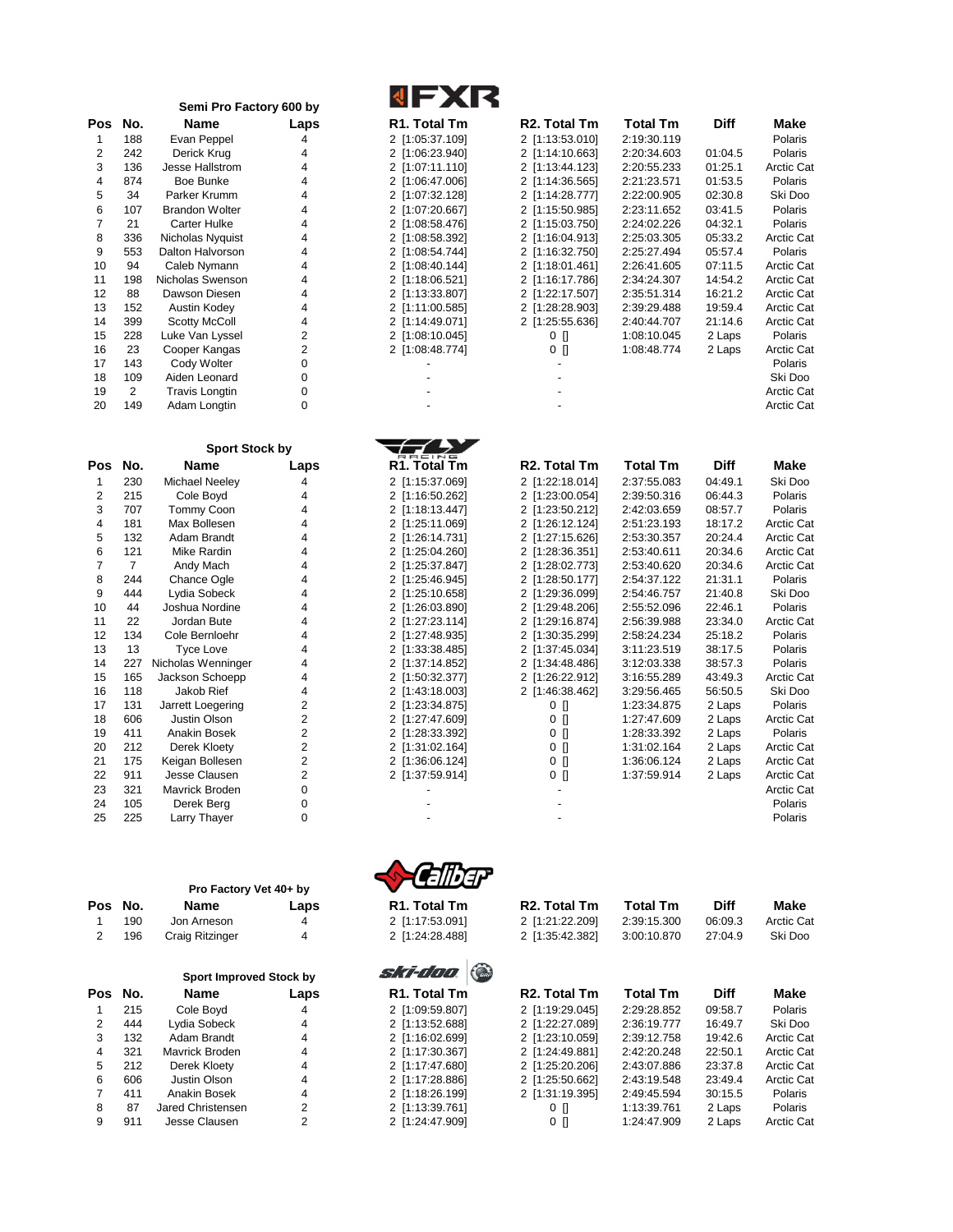| Jr 10-13 by<br>Pos<br>No.<br>Name<br>R <sub>1</sub> . Total Tm<br>R <sub>2</sub> . Total Tm<br><b>Total Tm</b><br>Diff<br>Laps<br>182<br>Myles Ilstrup<br>3<br>2 [1:31:27.404]<br>1 [48:26.087]<br>2:19:53.491<br>26:48.0<br><b>Arctic Cat</b><br>$\mathbf{1}$<br>3<br>$\overline{2}$<br>871<br><b>Trig Anderson</b><br>1 [49:03.817]<br>2:22:36.257<br>29:30.8<br><b>Arctic Cat</b><br>2 [1:33:32.440]<br>3<br>939<br>3<br><b>Bennett Iverson</b><br>2 [1:36:03.544]<br>1 [47:46.864]<br>2:23:50.408<br>30:45.0<br>4<br>68<br>3<br><b>Rielly Clark</b><br>2 [1:35:58.636]<br>1 [48:30.917]<br>2:24:29.553<br>31:24.1<br>5<br>9<br>Reese Novacek<br>3<br>51:31.5<br>2 [1:38:14.620]<br>1 [1:06:22.368]<br>2:44:36.988<br>Jr 14-17 by<br>No.<br>R1. Total Tm<br>R <sub>2</sub> . Total Tm<br><b>Total Tm</b><br><b>Diff</b><br>Pos<br><b>Name</b><br>Laps<br>3<br>1 [38:14.598]<br>1:53:05.444<br>77<br>Aiden Johnson<br>2 [1:14:50.846]<br>$\mathbf{1}$<br>$\overline{2}$<br>825<br>3<br>1 [39:00.188]<br><b>Arctic Cat</b><br>Keagen Houser<br>2 [1:15:18.982]<br>1:54:19.170<br>01:13.7<br>3<br><b>Elliott Clark</b><br>3<br>06:49.4<br>41<br>2 [1:18:56.927]<br>1 [40:57.923]<br>1:59:54.850<br>3<br>4<br>8<br><b>Brady Wadena</b><br>2 [1:23:05.312]<br>2:06:20.754<br>13:15.3<br><b>Arctic Cat</b><br>1 [43:15.442]<br>3<br>5<br>115<br>Dawson Darco<br>2 [1:24:22.406]<br>1 [43:51.289]<br>2:08:13.695<br>15:08.3<br><b>Arctic Cat</b><br>6<br>3<br>712<br>John McGuire<br>2 [1:25:21.711]<br>1 [47:03.125]<br>2:12:24.836<br>19:19.4<br><b>Arctic Cat</b><br>$\overline{7}$<br>112<br>3<br>Axle Amsden<br>2 [1:29:37.117]<br>1 [47:37.200]<br>2:17:14.317<br>24:08.9<br><b>Arctic Cat</b><br>8<br>59<br>3<br>1 [48:46.600]<br><b>Arctic Cat</b><br><b>Kallin Thomas</b><br>2 [1:34:35.986]<br>2:23:22.586<br>30:17.1<br>9<br>216<br>Luke Omang<br>0<br>325<br>0<br>10<br>Jaxon Hammer<br><b>@YAMAHA</b><br><i>Sanaranors</i><br>Jr 10-13 Girls by<br>R <sub>1</sub> . Total Tm<br><b>Total Tm</b><br><b>Diff</b><br>Pos<br>No.<br>Name<br>R <sub>2</sub> . Total Tm<br>Make<br>Laps<br>11:36.0<br><b>Arctic Cat</b><br>110<br><b>Taylor Cloose</b><br>3<br>2 [2:04:26.212]<br>1 [1:00:15.269]<br>3:04:41.481<br>$\mathbf{1}$<br>2<br>$\overline{2}$<br>551<br>Madyson Landin<br>1 [1:16:41.561]<br>1 [1:20:29.291]<br>2:37:10.852<br>1 Lap<br>Polaris<br><b>TETP</b><br>Jr 14-17 Girls by<br><b>Name</b><br>R <sub>1</sub> . Total Tm<br>R <sub>2</sub> . Total Tm<br><b>Total Tm</b><br><b>Diff</b><br>Pos<br>No.<br>Laps<br>354<br>2 [1:35:48.220]<br>1 [47:04.578]<br>2:22:52.798<br>$\mathbf{1}$<br>Frankie Omang<br>3<br>29:47.4<br>3<br>$\overline{2}$<br>144<br><b>Unity Gausen</b><br>2 [1:32:24.134]<br>1 [50:41.662]<br>2:23:05.796<br>30:00.4<br>3<br>361<br><b>Katie Clark</b><br>3<br>2 [1:41:24.384]<br>1 [49:52.890]<br>2:31:17.274<br>38:11.8<br><b>TDS Trucking</b><br>Masters 50+ by<br><b>Diff</b><br>No.<br><b>Name</b><br>R <sub>1</sub> . Total Tm<br>R <sub>2</sub> . Total Tm<br><b>Total Tm</b><br>Pos<br>Laps<br>36<br><b>Mike Carver</b><br>2 [1:14:57.370]<br>2 [1:29:15.636]<br>2:44:13.006<br>24:42.9<br>$\mathbf{1}$<br>4<br>$\overline{2}$<br>199<br><b>Todd Halvorson</b><br>4<br>2 [1:29:24.638]<br>2:49:07.431<br>29:37.3<br>2 [1:19:42.793]<br>3<br>225<br>38:37.4<br>Larry Thayer<br>$\overline{4}$<br>2 [1:25:41.374]<br>2 [1:32:26.131]<br>2:58:07.505<br>4<br>James Smart<br>$\overline{c}$<br>61<br>2 [1:15:19.599]<br>$0$ $\Box$<br>1:15:19.599<br>2 Laps<br>5<br>$\overline{c}$<br>27<br>Bryan Bernloehr<br>2 [1:17:52.869]<br>1:17:52.869<br>2 Laps<br>6<br>0<br>44<br>Bryan Bernloehr |  |  |  |  |                   |
|-------------------------------------------------------------------------------------------------------------------------------------------------------------------------------------------------------------------------------------------------------------------------------------------------------------------------------------------------------------------------------------------------------------------------------------------------------------------------------------------------------------------------------------------------------------------------------------------------------------------------------------------------------------------------------------------------------------------------------------------------------------------------------------------------------------------------------------------------------------------------------------------------------------------------------------------------------------------------------------------------------------------------------------------------------------------------------------------------------------------------------------------------------------------------------------------------------------------------------------------------------------------------------------------------------------------------------------------------------------------------------------------------------------------------------------------------------------------------------------------------------------------------------------------------------------------------------------------------------------------------------------------------------------------------------------------------------------------------------------------------------------------------------------------------------------------------------------------------------------------------------------------------------------------------------------------------------------------------------------------------------------------------------------------------------------------------------------------------------------------------------------------------------------------------------------------------------------------------------------------------------------------------------------------------------------------------------------------------------------------------------------------------------------------------------------------------------------------------------------------------------------------------------------------------------------------------------------------------------------------------------------------------------------------------------------------------------------------------------------------------------------------------------------------------------------------------------------------------------------------------------------------------------------------------------------------------------------------------------------------------------------------------------------------------------------------------------------------------------------------------------------------------------------------------------------------------------------------------------------------------------------------------------------------------------------------------------------------------------------------------------------------------------------------------------------------------------------------------------------------------------------------------------------------------------------------------------------------------------------------------------------------|--|--|--|--|-------------------|
|                                                                                                                                                                                                                                                                                                                                                                                                                                                                                                                                                                                                                                                                                                                                                                                                                                                                                                                                                                                                                                                                                                                                                                                                                                                                                                                                                                                                                                                                                                                                                                                                                                                                                                                                                                                                                                                                                                                                                                                                                                                                                                                                                                                                                                                                                                                                                                                                                                                                                                                                                                                                                                                                                                                                                                                                                                                                                                                                                                                                                                                                                                                                                                                                                                                                                                                                                                                                                                                                                                                                                                                                                                           |  |  |  |  | Make              |
|                                                                                                                                                                                                                                                                                                                                                                                                                                                                                                                                                                                                                                                                                                                                                                                                                                                                                                                                                                                                                                                                                                                                                                                                                                                                                                                                                                                                                                                                                                                                                                                                                                                                                                                                                                                                                                                                                                                                                                                                                                                                                                                                                                                                                                                                                                                                                                                                                                                                                                                                                                                                                                                                                                                                                                                                                                                                                                                                                                                                                                                                                                                                                                                                                                                                                                                                                                                                                                                                                                                                                                                                                                           |  |  |  |  |                   |
|                                                                                                                                                                                                                                                                                                                                                                                                                                                                                                                                                                                                                                                                                                                                                                                                                                                                                                                                                                                                                                                                                                                                                                                                                                                                                                                                                                                                                                                                                                                                                                                                                                                                                                                                                                                                                                                                                                                                                                                                                                                                                                                                                                                                                                                                                                                                                                                                                                                                                                                                                                                                                                                                                                                                                                                                                                                                                                                                                                                                                                                                                                                                                                                                                                                                                                                                                                                                                                                                                                                                                                                                                                           |  |  |  |  |                   |
|                                                                                                                                                                                                                                                                                                                                                                                                                                                                                                                                                                                                                                                                                                                                                                                                                                                                                                                                                                                                                                                                                                                                                                                                                                                                                                                                                                                                                                                                                                                                                                                                                                                                                                                                                                                                                                                                                                                                                                                                                                                                                                                                                                                                                                                                                                                                                                                                                                                                                                                                                                                                                                                                                                                                                                                                                                                                                                                                                                                                                                                                                                                                                                                                                                                                                                                                                                                                                                                                                                                                                                                                                                           |  |  |  |  | <b>Arctic Cat</b> |
|                                                                                                                                                                                                                                                                                                                                                                                                                                                                                                                                                                                                                                                                                                                                                                                                                                                                                                                                                                                                                                                                                                                                                                                                                                                                                                                                                                                                                                                                                                                                                                                                                                                                                                                                                                                                                                                                                                                                                                                                                                                                                                                                                                                                                                                                                                                                                                                                                                                                                                                                                                                                                                                                                                                                                                                                                                                                                                                                                                                                                                                                                                                                                                                                                                                                                                                                                                                                                                                                                                                                                                                                                                           |  |  |  |  | <b>Arctic Cat</b> |
|                                                                                                                                                                                                                                                                                                                                                                                                                                                                                                                                                                                                                                                                                                                                                                                                                                                                                                                                                                                                                                                                                                                                                                                                                                                                                                                                                                                                                                                                                                                                                                                                                                                                                                                                                                                                                                                                                                                                                                                                                                                                                                                                                                                                                                                                                                                                                                                                                                                                                                                                                                                                                                                                                                                                                                                                                                                                                                                                                                                                                                                                                                                                                                                                                                                                                                                                                                                                                                                                                                                                                                                                                                           |  |  |  |  | Polaris           |
|                                                                                                                                                                                                                                                                                                                                                                                                                                                                                                                                                                                                                                                                                                                                                                                                                                                                                                                                                                                                                                                                                                                                                                                                                                                                                                                                                                                                                                                                                                                                                                                                                                                                                                                                                                                                                                                                                                                                                                                                                                                                                                                                                                                                                                                                                                                                                                                                                                                                                                                                                                                                                                                                                                                                                                                                                                                                                                                                                                                                                                                                                                                                                                                                                                                                                                                                                                                                                                                                                                                                                                                                                                           |  |  |  |  |                   |
|                                                                                                                                                                                                                                                                                                                                                                                                                                                                                                                                                                                                                                                                                                                                                                                                                                                                                                                                                                                                                                                                                                                                                                                                                                                                                                                                                                                                                                                                                                                                                                                                                                                                                                                                                                                                                                                                                                                                                                                                                                                                                                                                                                                                                                                                                                                                                                                                                                                                                                                                                                                                                                                                                                                                                                                                                                                                                                                                                                                                                                                                                                                                                                                                                                                                                                                                                                                                                                                                                                                                                                                                                                           |  |  |  |  |                   |
|                                                                                                                                                                                                                                                                                                                                                                                                                                                                                                                                                                                                                                                                                                                                                                                                                                                                                                                                                                                                                                                                                                                                                                                                                                                                                                                                                                                                                                                                                                                                                                                                                                                                                                                                                                                                                                                                                                                                                                                                                                                                                                                                                                                                                                                                                                                                                                                                                                                                                                                                                                                                                                                                                                                                                                                                                                                                                                                                                                                                                                                                                                                                                                                                                                                                                                                                                                                                                                                                                                                                                                                                                                           |  |  |  |  |                   |
|                                                                                                                                                                                                                                                                                                                                                                                                                                                                                                                                                                                                                                                                                                                                                                                                                                                                                                                                                                                                                                                                                                                                                                                                                                                                                                                                                                                                                                                                                                                                                                                                                                                                                                                                                                                                                                                                                                                                                                                                                                                                                                                                                                                                                                                                                                                                                                                                                                                                                                                                                                                                                                                                                                                                                                                                                                                                                                                                                                                                                                                                                                                                                                                                                                                                                                                                                                                                                                                                                                                                                                                                                                           |  |  |  |  | Make              |
|                                                                                                                                                                                                                                                                                                                                                                                                                                                                                                                                                                                                                                                                                                                                                                                                                                                                                                                                                                                                                                                                                                                                                                                                                                                                                                                                                                                                                                                                                                                                                                                                                                                                                                                                                                                                                                                                                                                                                                                                                                                                                                                                                                                                                                                                                                                                                                                                                                                                                                                                                                                                                                                                                                                                                                                                                                                                                                                                                                                                                                                                                                                                                                                                                                                                                                                                                                                                                                                                                                                                                                                                                                           |  |  |  |  | <b>Arctic Cat</b> |
|                                                                                                                                                                                                                                                                                                                                                                                                                                                                                                                                                                                                                                                                                                                                                                                                                                                                                                                                                                                                                                                                                                                                                                                                                                                                                                                                                                                                                                                                                                                                                                                                                                                                                                                                                                                                                                                                                                                                                                                                                                                                                                                                                                                                                                                                                                                                                                                                                                                                                                                                                                                                                                                                                                                                                                                                                                                                                                                                                                                                                                                                                                                                                                                                                                                                                                                                                                                                                                                                                                                                                                                                                                           |  |  |  |  |                   |
|                                                                                                                                                                                                                                                                                                                                                                                                                                                                                                                                                                                                                                                                                                                                                                                                                                                                                                                                                                                                                                                                                                                                                                                                                                                                                                                                                                                                                                                                                                                                                                                                                                                                                                                                                                                                                                                                                                                                                                                                                                                                                                                                                                                                                                                                                                                                                                                                                                                                                                                                                                                                                                                                                                                                                                                                                                                                                                                                                                                                                                                                                                                                                                                                                                                                                                                                                                                                                                                                                                                                                                                                                                           |  |  |  |  | <b>Arctic Cat</b> |
|                                                                                                                                                                                                                                                                                                                                                                                                                                                                                                                                                                                                                                                                                                                                                                                                                                                                                                                                                                                                                                                                                                                                                                                                                                                                                                                                                                                                                                                                                                                                                                                                                                                                                                                                                                                                                                                                                                                                                                                                                                                                                                                                                                                                                                                                                                                                                                                                                                                                                                                                                                                                                                                                                                                                                                                                                                                                                                                                                                                                                                                                                                                                                                                                                                                                                                                                                                                                                                                                                                                                                                                                                                           |  |  |  |  |                   |
|                                                                                                                                                                                                                                                                                                                                                                                                                                                                                                                                                                                                                                                                                                                                                                                                                                                                                                                                                                                                                                                                                                                                                                                                                                                                                                                                                                                                                                                                                                                                                                                                                                                                                                                                                                                                                                                                                                                                                                                                                                                                                                                                                                                                                                                                                                                                                                                                                                                                                                                                                                                                                                                                                                                                                                                                                                                                                                                                                                                                                                                                                                                                                                                                                                                                                                                                                                                                                                                                                                                                                                                                                                           |  |  |  |  |                   |
|                                                                                                                                                                                                                                                                                                                                                                                                                                                                                                                                                                                                                                                                                                                                                                                                                                                                                                                                                                                                                                                                                                                                                                                                                                                                                                                                                                                                                                                                                                                                                                                                                                                                                                                                                                                                                                                                                                                                                                                                                                                                                                                                                                                                                                                                                                                                                                                                                                                                                                                                                                                                                                                                                                                                                                                                                                                                                                                                                                                                                                                                                                                                                                                                                                                                                                                                                                                                                                                                                                                                                                                                                                           |  |  |  |  |                   |
|                                                                                                                                                                                                                                                                                                                                                                                                                                                                                                                                                                                                                                                                                                                                                                                                                                                                                                                                                                                                                                                                                                                                                                                                                                                                                                                                                                                                                                                                                                                                                                                                                                                                                                                                                                                                                                                                                                                                                                                                                                                                                                                                                                                                                                                                                                                                                                                                                                                                                                                                                                                                                                                                                                                                                                                                                                                                                                                                                                                                                                                                                                                                                                                                                                                                                                                                                                                                                                                                                                                                                                                                                                           |  |  |  |  |                   |
|                                                                                                                                                                                                                                                                                                                                                                                                                                                                                                                                                                                                                                                                                                                                                                                                                                                                                                                                                                                                                                                                                                                                                                                                                                                                                                                                                                                                                                                                                                                                                                                                                                                                                                                                                                                                                                                                                                                                                                                                                                                                                                                                                                                                                                                                                                                                                                                                                                                                                                                                                                                                                                                                                                                                                                                                                                                                                                                                                                                                                                                                                                                                                                                                                                                                                                                                                                                                                                                                                                                                                                                                                                           |  |  |  |  | <b>Arctic Cat</b> |
|                                                                                                                                                                                                                                                                                                                                                                                                                                                                                                                                                                                                                                                                                                                                                                                                                                                                                                                                                                                                                                                                                                                                                                                                                                                                                                                                                                                                                                                                                                                                                                                                                                                                                                                                                                                                                                                                                                                                                                                                                                                                                                                                                                                                                                                                                                                                                                                                                                                                                                                                                                                                                                                                                                                                                                                                                                                                                                                                                                                                                                                                                                                                                                                                                                                                                                                                                                                                                                                                                                                                                                                                                                           |  |  |  |  | Polaris           |
|                                                                                                                                                                                                                                                                                                                                                                                                                                                                                                                                                                                                                                                                                                                                                                                                                                                                                                                                                                                                                                                                                                                                                                                                                                                                                                                                                                                                                                                                                                                                                                                                                                                                                                                                                                                                                                                                                                                                                                                                                                                                                                                                                                                                                                                                                                                                                                                                                                                                                                                                                                                                                                                                                                                                                                                                                                                                                                                                                                                                                                                                                                                                                                                                                                                                                                                                                                                                                                                                                                                                                                                                                                           |  |  |  |  |                   |
|                                                                                                                                                                                                                                                                                                                                                                                                                                                                                                                                                                                                                                                                                                                                                                                                                                                                                                                                                                                                                                                                                                                                                                                                                                                                                                                                                                                                                                                                                                                                                                                                                                                                                                                                                                                                                                                                                                                                                                                                                                                                                                                                                                                                                                                                                                                                                                                                                                                                                                                                                                                                                                                                                                                                                                                                                                                                                                                                                                                                                                                                                                                                                                                                                                                                                                                                                                                                                                                                                                                                                                                                                                           |  |  |  |  |                   |
|                                                                                                                                                                                                                                                                                                                                                                                                                                                                                                                                                                                                                                                                                                                                                                                                                                                                                                                                                                                                                                                                                                                                                                                                                                                                                                                                                                                                                                                                                                                                                                                                                                                                                                                                                                                                                                                                                                                                                                                                                                                                                                                                                                                                                                                                                                                                                                                                                                                                                                                                                                                                                                                                                                                                                                                                                                                                                                                                                                                                                                                                                                                                                                                                                                                                                                                                                                                                                                                                                                                                                                                                                                           |  |  |  |  |                   |
|                                                                                                                                                                                                                                                                                                                                                                                                                                                                                                                                                                                                                                                                                                                                                                                                                                                                                                                                                                                                                                                                                                                                                                                                                                                                                                                                                                                                                                                                                                                                                                                                                                                                                                                                                                                                                                                                                                                                                                                                                                                                                                                                                                                                                                                                                                                                                                                                                                                                                                                                                                                                                                                                                                                                                                                                                                                                                                                                                                                                                                                                                                                                                                                                                                                                                                                                                                                                                                                                                                                                                                                                                                           |  |  |  |  |                   |
|                                                                                                                                                                                                                                                                                                                                                                                                                                                                                                                                                                                                                                                                                                                                                                                                                                                                                                                                                                                                                                                                                                                                                                                                                                                                                                                                                                                                                                                                                                                                                                                                                                                                                                                                                                                                                                                                                                                                                                                                                                                                                                                                                                                                                                                                                                                                                                                                                                                                                                                                                                                                                                                                                                                                                                                                                                                                                                                                                                                                                                                                                                                                                                                                                                                                                                                                                                                                                                                                                                                                                                                                                                           |  |  |  |  |                   |
|                                                                                                                                                                                                                                                                                                                                                                                                                                                                                                                                                                                                                                                                                                                                                                                                                                                                                                                                                                                                                                                                                                                                                                                                                                                                                                                                                                                                                                                                                                                                                                                                                                                                                                                                                                                                                                                                                                                                                                                                                                                                                                                                                                                                                                                                                                                                                                                                                                                                                                                                                                                                                                                                                                                                                                                                                                                                                                                                                                                                                                                                                                                                                                                                                                                                                                                                                                                                                                                                                                                                                                                                                                           |  |  |  |  |                   |
|                                                                                                                                                                                                                                                                                                                                                                                                                                                                                                                                                                                                                                                                                                                                                                                                                                                                                                                                                                                                                                                                                                                                                                                                                                                                                                                                                                                                                                                                                                                                                                                                                                                                                                                                                                                                                                                                                                                                                                                                                                                                                                                                                                                                                                                                                                                                                                                                                                                                                                                                                                                                                                                                                                                                                                                                                                                                                                                                                                                                                                                                                                                                                                                                                                                                                                                                                                                                                                                                                                                                                                                                                                           |  |  |  |  |                   |
|                                                                                                                                                                                                                                                                                                                                                                                                                                                                                                                                                                                                                                                                                                                                                                                                                                                                                                                                                                                                                                                                                                                                                                                                                                                                                                                                                                                                                                                                                                                                                                                                                                                                                                                                                                                                                                                                                                                                                                                                                                                                                                                                                                                                                                                                                                                                                                                                                                                                                                                                                                                                                                                                                                                                                                                                                                                                                                                                                                                                                                                                                                                                                                                                                                                                                                                                                                                                                                                                                                                                                                                                                                           |  |  |  |  |                   |
|                                                                                                                                                                                                                                                                                                                                                                                                                                                                                                                                                                                                                                                                                                                                                                                                                                                                                                                                                                                                                                                                                                                                                                                                                                                                                                                                                                                                                                                                                                                                                                                                                                                                                                                                                                                                                                                                                                                                                                                                                                                                                                                                                                                                                                                                                                                                                                                                                                                                                                                                                                                                                                                                                                                                                                                                                                                                                                                                                                                                                                                                                                                                                                                                                                                                                                                                                                                                                                                                                                                                                                                                                                           |  |  |  |  | <b>Make</b>       |
|                                                                                                                                                                                                                                                                                                                                                                                                                                                                                                                                                                                                                                                                                                                                                                                                                                                                                                                                                                                                                                                                                                                                                                                                                                                                                                                                                                                                                                                                                                                                                                                                                                                                                                                                                                                                                                                                                                                                                                                                                                                                                                                                                                                                                                                                                                                                                                                                                                                                                                                                                                                                                                                                                                                                                                                                                                                                                                                                                                                                                                                                                                                                                                                                                                                                                                                                                                                                                                                                                                                                                                                                                                           |  |  |  |  | <b>Arctic Cat</b> |
|                                                                                                                                                                                                                                                                                                                                                                                                                                                                                                                                                                                                                                                                                                                                                                                                                                                                                                                                                                                                                                                                                                                                                                                                                                                                                                                                                                                                                                                                                                                                                                                                                                                                                                                                                                                                                                                                                                                                                                                                                                                                                                                                                                                                                                                                                                                                                                                                                                                                                                                                                                                                                                                                                                                                                                                                                                                                                                                                                                                                                                                                                                                                                                                                                                                                                                                                                                                                                                                                                                                                                                                                                                           |  |  |  |  | Polaris           |
|                                                                                                                                                                                                                                                                                                                                                                                                                                                                                                                                                                                                                                                                                                                                                                                                                                                                                                                                                                                                                                                                                                                                                                                                                                                                                                                                                                                                                                                                                                                                                                                                                                                                                                                                                                                                                                                                                                                                                                                                                                                                                                                                                                                                                                                                                                                                                                                                                                                                                                                                                                                                                                                                                                                                                                                                                                                                                                                                                                                                                                                                                                                                                                                                                                                                                                                                                                                                                                                                                                                                                                                                                                           |  |  |  |  | <b>Arctic Cat</b> |
|                                                                                                                                                                                                                                                                                                                                                                                                                                                                                                                                                                                                                                                                                                                                                                                                                                                                                                                                                                                                                                                                                                                                                                                                                                                                                                                                                                                                                                                                                                                                                                                                                                                                                                                                                                                                                                                                                                                                                                                                                                                                                                                                                                                                                                                                                                                                                                                                                                                                                                                                                                                                                                                                                                                                                                                                                                                                                                                                                                                                                                                                                                                                                                                                                                                                                                                                                                                                                                                                                                                                                                                                                                           |  |  |  |  |                   |
|                                                                                                                                                                                                                                                                                                                                                                                                                                                                                                                                                                                                                                                                                                                                                                                                                                                                                                                                                                                                                                                                                                                                                                                                                                                                                                                                                                                                                                                                                                                                                                                                                                                                                                                                                                                                                                                                                                                                                                                                                                                                                                                                                                                                                                                                                                                                                                                                                                                                                                                                                                                                                                                                                                                                                                                                                                                                                                                                                                                                                                                                                                                                                                                                                                                                                                                                                                                                                                                                                                                                                                                                                                           |  |  |  |  |                   |
|                                                                                                                                                                                                                                                                                                                                                                                                                                                                                                                                                                                                                                                                                                                                                                                                                                                                                                                                                                                                                                                                                                                                                                                                                                                                                                                                                                                                                                                                                                                                                                                                                                                                                                                                                                                                                                                                                                                                                                                                                                                                                                                                                                                                                                                                                                                                                                                                                                                                                                                                                                                                                                                                                                                                                                                                                                                                                                                                                                                                                                                                                                                                                                                                                                                                                                                                                                                                                                                                                                                                                                                                                                           |  |  |  |  | Make              |
|                                                                                                                                                                                                                                                                                                                                                                                                                                                                                                                                                                                                                                                                                                                                                                                                                                                                                                                                                                                                                                                                                                                                                                                                                                                                                                                                                                                                                                                                                                                                                                                                                                                                                                                                                                                                                                                                                                                                                                                                                                                                                                                                                                                                                                                                                                                                                                                                                                                                                                                                                                                                                                                                                                                                                                                                                                                                                                                                                                                                                                                                                                                                                                                                                                                                                                                                                                                                                                                                                                                                                                                                                                           |  |  |  |  | <b>Arctic Cat</b> |
|                                                                                                                                                                                                                                                                                                                                                                                                                                                                                                                                                                                                                                                                                                                                                                                                                                                                                                                                                                                                                                                                                                                                                                                                                                                                                                                                                                                                                                                                                                                                                                                                                                                                                                                                                                                                                                                                                                                                                                                                                                                                                                                                                                                                                                                                                                                                                                                                                                                                                                                                                                                                                                                                                                                                                                                                                                                                                                                                                                                                                                                                                                                                                                                                                                                                                                                                                                                                                                                                                                                                                                                                                                           |  |  |  |  | Polaris           |
|                                                                                                                                                                                                                                                                                                                                                                                                                                                                                                                                                                                                                                                                                                                                                                                                                                                                                                                                                                                                                                                                                                                                                                                                                                                                                                                                                                                                                                                                                                                                                                                                                                                                                                                                                                                                                                                                                                                                                                                                                                                                                                                                                                                                                                                                                                                                                                                                                                                                                                                                                                                                                                                                                                                                                                                                                                                                                                                                                                                                                                                                                                                                                                                                                                                                                                                                                                                                                                                                                                                                                                                                                                           |  |  |  |  | Polaris           |
|                                                                                                                                                                                                                                                                                                                                                                                                                                                                                                                                                                                                                                                                                                                                                                                                                                                                                                                                                                                                                                                                                                                                                                                                                                                                                                                                                                                                                                                                                                                                                                                                                                                                                                                                                                                                                                                                                                                                                                                                                                                                                                                                                                                                                                                                                                                                                                                                                                                                                                                                                                                                                                                                                                                                                                                                                                                                                                                                                                                                                                                                                                                                                                                                                                                                                                                                                                                                                                                                                                                                                                                                                                           |  |  |  |  | <b>Arctic Cat</b> |
|                                                                                                                                                                                                                                                                                                                                                                                                                                                                                                                                                                                                                                                                                                                                                                                                                                                                                                                                                                                                                                                                                                                                                                                                                                                                                                                                                                                                                                                                                                                                                                                                                                                                                                                                                                                                                                                                                                                                                                                                                                                                                                                                                                                                                                                                                                                                                                                                                                                                                                                                                                                                                                                                                                                                                                                                                                                                                                                                                                                                                                                                                                                                                                                                                                                                                                                                                                                                                                                                                                                                                                                                                                           |  |  |  |  | Polaris           |
|                                                                                                                                                                                                                                                                                                                                                                                                                                                                                                                                                                                                                                                                                                                                                                                                                                                                                                                                                                                                                                                                                                                                                                                                                                                                                                                                                                                                                                                                                                                                                                                                                                                                                                                                                                                                                                                                                                                                                                                                                                                                                                                                                                                                                                                                                                                                                                                                                                                                                                                                                                                                                                                                                                                                                                                                                                                                                                                                                                                                                                                                                                                                                                                                                                                                                                                                                                                                                                                                                                                                                                                                                                           |  |  |  |  | Polaris           |